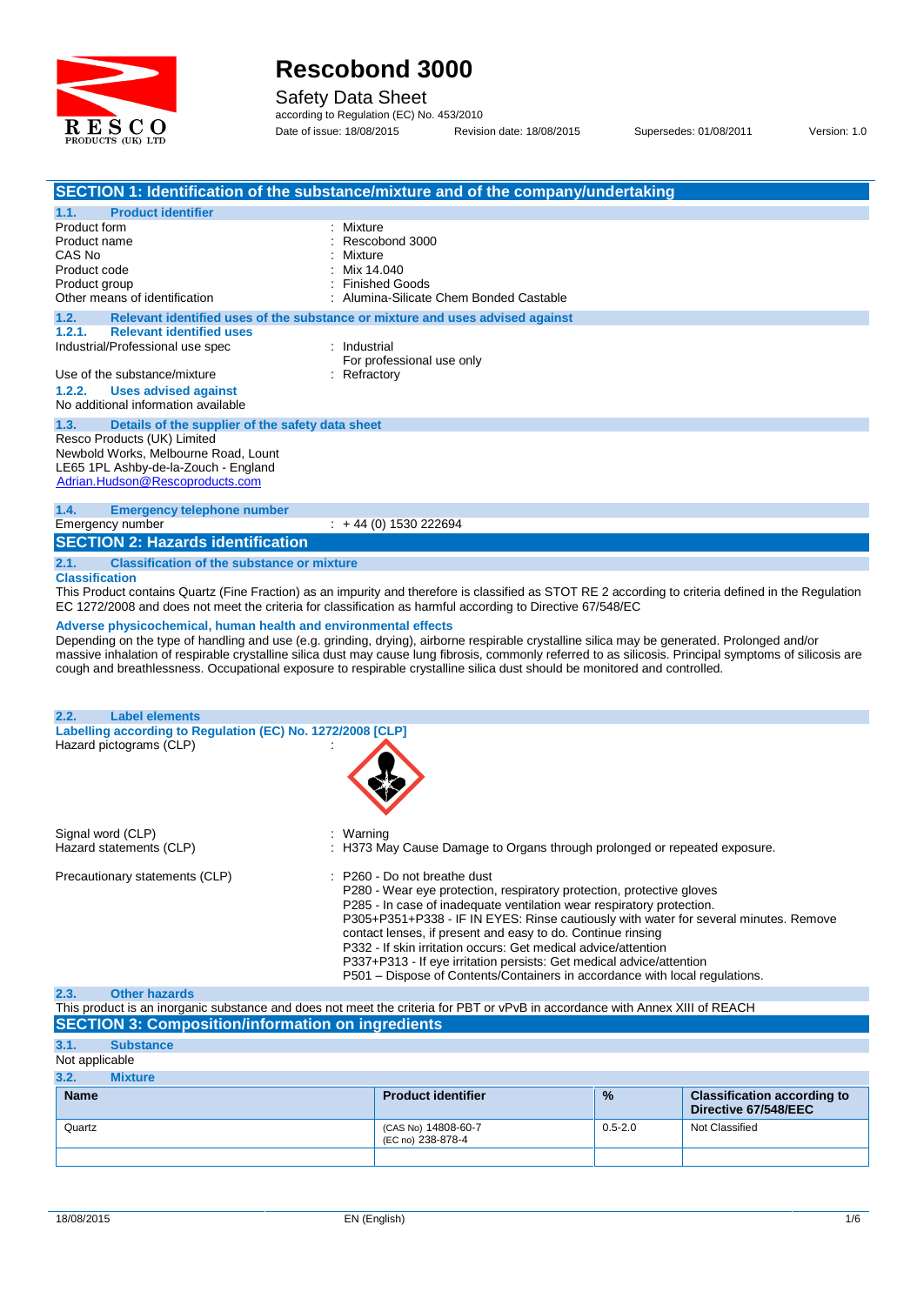Safety Data Sheet

according to Regulation (EC) No. 453/2010

| <b>Name</b>                                                                                                                                                                                    | <b>Product identifier</b>                                                                                                                                                                                                                                                                                                                                 | %           | <b>Classification according to</b><br><b>Regulation (EC) No.</b><br>1272/2008 [CLP] |
|------------------------------------------------------------------------------------------------------------------------------------------------------------------------------------------------|-----------------------------------------------------------------------------------------------------------------------------------------------------------------------------------------------------------------------------------------------------------------------------------------------------------------------------------------------------------|-------------|-------------------------------------------------------------------------------------|
| Quartz                                                                                                                                                                                         | (CAS No) 14808-60-7<br>(EC no) 238-878-4                                                                                                                                                                                                                                                                                                                  | $0.5 - 2.0$ | STOT RE 2                                                                           |
|                                                                                                                                                                                                |                                                                                                                                                                                                                                                                                                                                                           |             |                                                                                     |
| Contains between 1% and 10% of Quartz (Fine Fraction) which is classified as STOT RE 2<br><b>SECTION 4: First aid measures</b>                                                                 |                                                                                                                                                                                                                                                                                                                                                           |             |                                                                                     |
| 4.1.<br><b>Description of first aid measures</b><br>First-aid measures general                                                                                                                 | : Never give anything by mouth to an unconscious person. If you feel unwell, seek medical                                                                                                                                                                                                                                                                 |             |                                                                                     |
| First-aid measures after inhalation                                                                                                                                                            | advice (show the label where possible).<br>: Remove person to fresh air and keep comfortable for breathing. Allow victim to breathe fresh<br>air. Allow the victim to rest.                                                                                                                                                                               |             |                                                                                     |
| First-aid measures after skin contact<br>First-aid measures after eye contact                                                                                                                  | Wash with plenty of soap and water.<br>: IF IN EYES: Rinse cautiously with water for several minutes. Remove contact lenses, if present<br>and easy to do. Continue rinsing. Rinse eyes with water as a precaution.<br>: Rinse mouth. Do NOT induce vomiting. Obtain emergency medical attention. Call a poison<br>centre or a doctor if you feel unwell. |             |                                                                                     |
| First-aid measures after ingestion                                                                                                                                                             |                                                                                                                                                                                                                                                                                                                                                           |             |                                                                                     |
| 4.2.<br>Most important symptoms and effects, both acute and delayed                                                                                                                            |                                                                                                                                                                                                                                                                                                                                                           |             |                                                                                     |
| Symptoms/injuries after inhalation<br>Symptoms/injuries after skin contact<br>Symptoms/injuries after eye contact                                                                              | : Danger of serious damage to health by prolonged exposure through inhalation.<br>Causes skin irritation.<br>Causes eye irritation.                                                                                                                                                                                                                       |             |                                                                                     |
| 4.3.<br>Indication of any immediate medical attention and special treatment needed                                                                                                             |                                                                                                                                                                                                                                                                                                                                                           |             |                                                                                     |
| No additional information available<br><b>SECTION 5: Firefighting measures</b>                                                                                                                 |                                                                                                                                                                                                                                                                                                                                                           |             |                                                                                     |
| <b>Extinguishing media</b><br>5.1.                                                                                                                                                             |                                                                                                                                                                                                                                                                                                                                                           |             |                                                                                     |
| Suitable extinguishing media<br>Unsuitable extinguishing media                                                                                                                                 | : Use extinguishing media appropriate for surrounding fire.<br>: No unsuitable extinguishing media known.                                                                                                                                                                                                                                                 |             |                                                                                     |
| 5.2.<br>Special hazards arising from the substance or mixture                                                                                                                                  |                                                                                                                                                                                                                                                                                                                                                           |             |                                                                                     |
| Fire hazard<br>Explosion hazard                                                                                                                                                                | : Not flammable.<br>: None.                                                                                                                                                                                                                                                                                                                               |             |                                                                                     |
| Hazardous decomposition products in case of<br>fire                                                                                                                                            | : None.                                                                                                                                                                                                                                                                                                                                                   |             |                                                                                     |
| 5.3.<br><b>Advice for firefighters</b>                                                                                                                                                         |                                                                                                                                                                                                                                                                                                                                                           |             |                                                                                     |
| Firefighting instructions                                                                                                                                                                      | : Exercise caution when fighting any chemical fire. Prevent fire-fighting water from entering<br>environment.                                                                                                                                                                                                                                             |             |                                                                                     |
| Protection during firefighting                                                                                                                                                                 | : Do not enter fire area without proper protective equipment, including respiratory protection. Do<br>not attempt to take action without suitable protective equipment. Self-contained breathing<br>apparatus. Complete protective clothing.                                                                                                              |             |                                                                                     |
| <b>SECTION 6: Accidental release measures</b>                                                                                                                                                  |                                                                                                                                                                                                                                                                                                                                                           |             |                                                                                     |
| 6.1.<br>Personal precautions, protective equipment and emergency procedures                                                                                                                    |                                                                                                                                                                                                                                                                                                                                                           |             |                                                                                     |
| For non-emergency personnel<br>6.1.1.<br>Emergency procedures                                                                                                                                  | : Do not breathe dust. Avoid airborne dust generation, wear personal protective equipment in                                                                                                                                                                                                                                                              |             |                                                                                     |
|                                                                                                                                                                                                | compliance with national legislation.                                                                                                                                                                                                                                                                                                                     |             |                                                                                     |
| 6.1.2.<br><b>For emergency responders</b><br>Protective equipment                                                                                                                              | : Do not attempt to take action without suitable protective equipment. Equip clean-up crew with<br>proper protection. For further information refer to section 8: "Exposure controls/personal                                                                                                                                                             |             |                                                                                     |
| Emergency procedures                                                                                                                                                                           | protection".<br>Ventilate area.                                                                                                                                                                                                                                                                                                                           |             |                                                                                     |
| 6.2.<br><b>Environmental precautions</b>                                                                                                                                                       |                                                                                                                                                                                                                                                                                                                                                           |             |                                                                                     |
| Avoid release to the environment. Prevent entry to sewers and public waters.                                                                                                                   |                                                                                                                                                                                                                                                                                                                                                           |             |                                                                                     |
| Methods and material for containment and cleaning up<br>6.3.                                                                                                                                   |                                                                                                                                                                                                                                                                                                                                                           |             |                                                                                     |
| Methods for cleaning up                                                                                                                                                                        | : Avoid dry sweeping and use water spraying or vacuum cleaning systems to prevent airborne<br>dust generation. Wear personal protective equipment in compliance with national legislation.                                                                                                                                                                |             |                                                                                     |
| Other information                                                                                                                                                                              | : Dispose of materials or solid residues at an authorized site.                                                                                                                                                                                                                                                                                           |             |                                                                                     |
| 6.4.<br><b>Reference to other sections</b><br>See Heading 8. Exposure controls and personal protection. For further information refer to section 13.<br><b>SECTION 7: Handling and storage</b> |                                                                                                                                                                                                                                                                                                                                                           |             |                                                                                     |
| <b>Precautions for safe handling</b><br>7.1.                                                                                                                                                   |                                                                                                                                                                                                                                                                                                                                                           |             |                                                                                     |
| Precautions for safe handling                                                                                                                                                                  | : Ensure good ventilation of the work station. Wear personal protective equipment. Do not handle<br>until all safety precautions have been read and understood. Avoid raising dust. Avoid contact                                                                                                                                                         |             |                                                                                     |
| Hygiene measures                                                                                                                                                                               | with skin and eyes. Do not breathe dust.<br>Wash hands and other exposed areas with mild soap and water before eating, drinking or<br>smoking and when leaving work. Do not eat, drink or smoke when using this product. Always<br>wash hands after handling the product.                                                                                 |             |                                                                                     |
| 7.2.<br>Conditions for safe storage, including any incompatibilities                                                                                                                           |                                                                                                                                                                                                                                                                                                                                                           |             |                                                                                     |
| Storage conditions<br>Incompatible products                                                                                                                                                    | Store this product in a dry location where it can be protected from the elements.<br>Strong bases. Strong acids.                                                                                                                                                                                                                                          |             |                                                                                     |
| Incompatible materials                                                                                                                                                                         | Strong acids, bases.                                                                                                                                                                                                                                                                                                                                      |             |                                                                                     |
| 18/08/2015                                                                                                                                                                                     | EN (English)                                                                                                                                                                                                                                                                                                                                              |             | 2/6                                                                                 |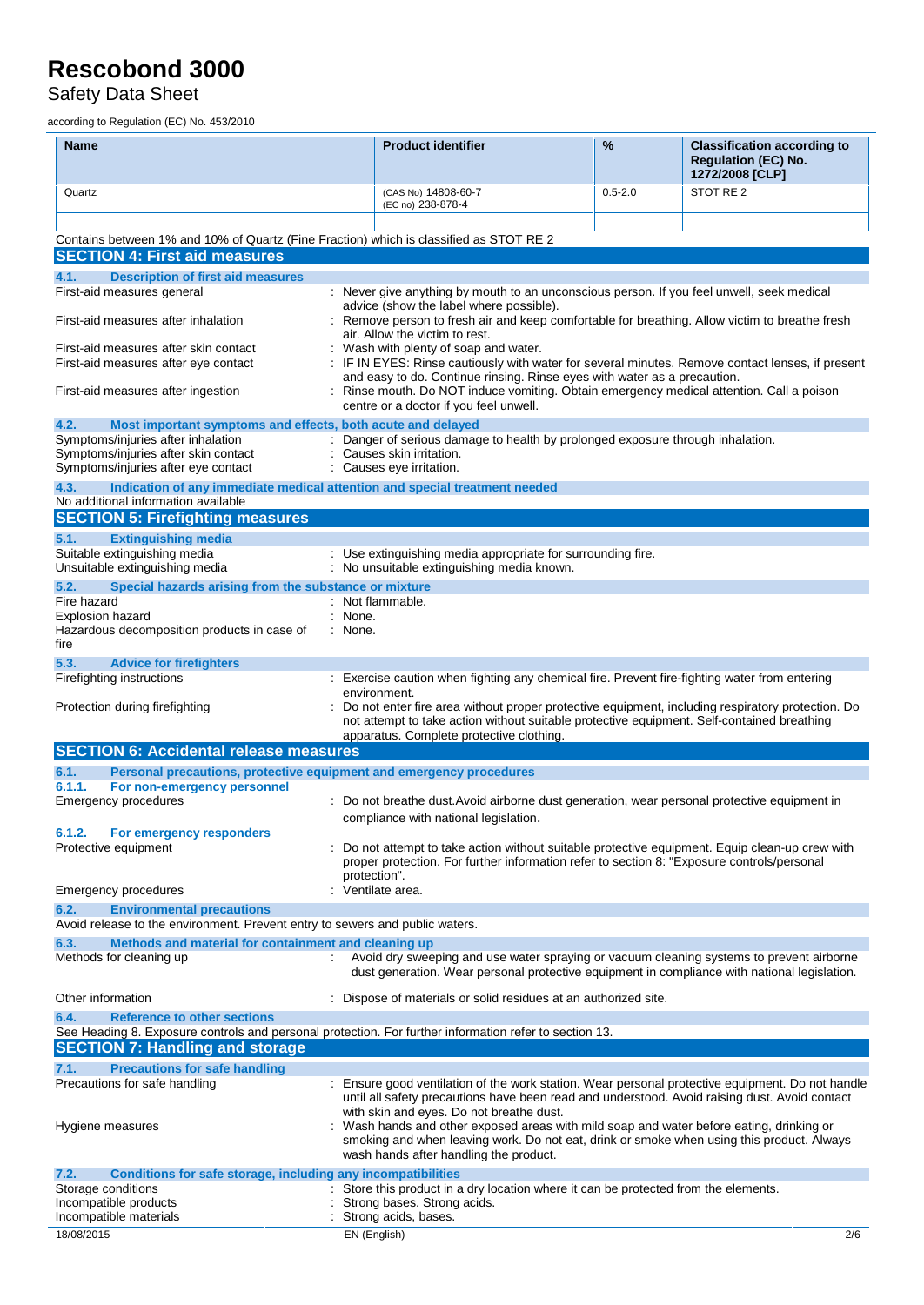### Safety Data Sheet

according to Regulation (EC) No. 453/2010

### **7.3. Specific end use(s)**

If you require advice on specific uses, please contact your supplier or check the Good Practice Guide referred to in section 16.

| <b>SECTION 8: Exposure controls/personal protection</b> |                                      |                                          |  |
|---------------------------------------------------------|--------------------------------------|------------------------------------------|--|
| 8.1.<br><b>Control parameters</b>                       |                                      |                                          |  |
| Quartz (14808-60-7)                                     |                                      |                                          |  |
| Belgium                                                 | Limit value (mg/m <sup>3</sup> )     | $0.1 \,\mathrm{mg/m^3}$                  |  |
| France                                                  | VME (mg/m <sup>3</sup> )             | 0.1A                                     |  |
| Sweden                                                  | AFS 2011:18 LLV (mg/m <sup>3</sup> ) | mg/m <sup>3</sup> respirable dust<br>0.1 |  |
| Norway                                                  | Limit value (mg/m <sup>3</sup> )     | $0.1 \text{ mg/m}^3$                     |  |
| United Kingdom                                          | WEL TWA (mg/m <sup>3</sup> )         | 0.1R                                     |  |
| Germany                                                 | MAK OEL $(mg/m3)$                    | Note $(1)$                               |  |
| Italy                                                   | ACGIH TLV (mg/m <sup>3</sup> )       | $0.05 \,\mathrm{mg/m^3}$                 |  |
| Spain                                                   | ITC Limit Value (mg/m <sup>3</sup> ) | $0.1$ mg/m <sup>3</sup>                  |  |

Note (1): Germany has no OEL for quartz & cristobalite. Employers are obliged to minimize exposure as much as possible, and to follow certain protective measures.

**8.2. Exposure controls**

Appropriate engineering controls : Ensure good ventilation of the work station.

Personal protective equipment  $\qquad \qquad : \qquad$  Pictogram(s) indicating the obligation of wearing personal protective equipment (PPE).



| Hand protection<br>Eye protection                             | : Wear protective gloves<br>: Chemical goggles or safety glasses.                                               |
|---------------------------------------------------------------|-----------------------------------------------------------------------------------------------------------------|
| Skin and body protection                                      | : Wear suitable protective clothing                                                                             |
| Respiratory protection<br>Environmental exposure controls     | : Wear appropriate mask<br>: Avoid release to the environment.                                                  |
| Other information                                             | : Do not eat, drink or smoke during use. Avoid Generation of dust when cutting / grinding<br>installed product. |
| <b>SECTION 9: Physical and chemical properties</b>            |                                                                                                                 |
| 9.1.<br>Information on basic physical and chemical properties |                                                                                                                 |
| Physical state                                                | : Solid                                                                                                         |

| 9.1.<br>Information on basic physical and chemical properties                     |                                                       |
|-----------------------------------------------------------------------------------|-------------------------------------------------------|
| Physical state                                                                    | : Solid                                               |
| Appearance<br>Colour                                                              | Granular mixture.<br>Grey.                            |
| Odour                                                                             | Earthy Odor.                                          |
| Odour threshold                                                                   | Not applicable                                        |
| pH                                                                                | No data available                                     |
| Relative evaporation rate (butylacetate=1)                                        | : Not applicable                                      |
| Relative evaporation rate (ether=1)<br>Melting point                              | Not applicable<br>>1650 °C                            |
| Freezing point                                                                    | : Not applicable                                      |
| Boiling point                                                                     | Not applicable                                        |
| Flash point                                                                       | Not applicable                                        |
| Critical temperature<br>Auto-ignition temperature                                 | Not applicable<br>Not applicable                      |
| Decomposition temperature                                                         | No data available                                     |
| Flammability (solid, gas)                                                         | None<br>Non flammable                                 |
| Vapour pressure                                                                   | Not Applicable                                        |
| Vapour pressure at 50 °C<br>Critical pressure<br>Relative vapour density at 20 °C | Not Applicable<br>Not applicable<br>No data available |
| Relative density                                                                  | No data available                                     |
| Solubility                                                                        | : Water: Slight                                       |
| Log Pow                                                                           | No data available                                     |
| Viscosity, kinematic                                                              | : Not applicable                                      |
| Viscosity, dynamic                                                                | Not Applicable                                        |
| <b>Explosive properties</b>                                                       | No data available                                     |
| Oxidising properties                                                              | : No data available                                   |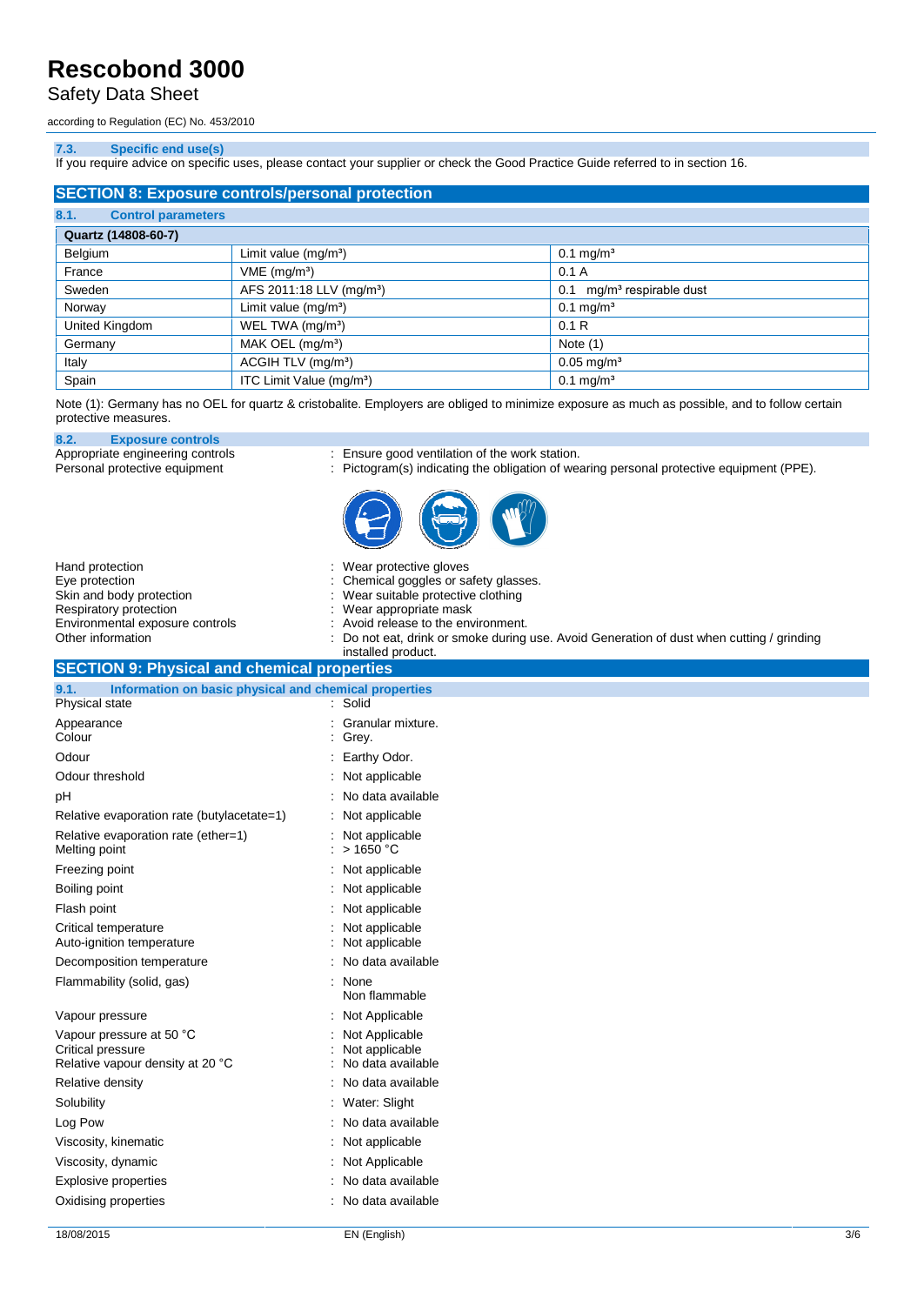Safety Data Sheet

| according to Regulation (EC) No. 453/2010                                       |                                                                                                                                                                                                       |
|---------------------------------------------------------------------------------|-------------------------------------------------------------------------------------------------------------------------------------------------------------------------------------------------------|
| Explosive limits                                                                | : Not applicable                                                                                                                                                                                      |
| 9.2.<br><b>Other information</b>                                                |                                                                                                                                                                                                       |
| No additional information available                                             |                                                                                                                                                                                                       |
| <b>SECTION 10: Stability and reactivity</b>                                     |                                                                                                                                                                                                       |
| 10.1.<br><b>Reactivity</b><br>Hydraulic setting.                                |                                                                                                                                                                                                       |
| 10.2.<br><b>Chemical stability</b>                                              |                                                                                                                                                                                                       |
| Not established.                                                                |                                                                                                                                                                                                       |
| 10.3.<br><b>Possibility of hazardous reactions</b>                              |                                                                                                                                                                                                       |
| Not established.<br><b>Conditions to avoid</b><br>10.4.                         |                                                                                                                                                                                                       |
| Avoid dust formation.                                                           |                                                                                                                                                                                                       |
| <b>Incompatible materials</b><br>10.5.                                          |                                                                                                                                                                                                       |
| Strong acids. Strong bases.<br>10.6.<br><b>Hazardous decomposition products</b> |                                                                                                                                                                                                       |
| None.                                                                           |                                                                                                                                                                                                       |
| <b>SECTION 11: Toxicological information</b>                                    |                                                                                                                                                                                                       |
| 11.1.<br>Information on toxicological effects                                   |                                                                                                                                                                                                       |
| Acute toxicity                                                                  | : Not classified (Based on available data, the classification criteria are not met)                                                                                                                   |
| Skin corrosion/irritation                                                       | : Not classified (Conclusive but not sufficient for classification)                                                                                                                                   |
|                                                                                 | Causes skin irritation                                                                                                                                                                                |
| Serious eye damage/irritation                                                   | Not classified (Conclusive but not sufficient for classification)<br>Causes eye irritation                                                                                                            |
| Respiratory or skin sensitisation                                               | Not classified (Based on available data, the classification criteria are not met)                                                                                                                     |
| Germ cell mutagenicity                                                          | Not classified (Based on available data, the classification criteria are not met)                                                                                                                     |
| Carcinogenicity                                                                 | Not classified (Conclusive but not sufficient for classification)<br>May cause cancer by inhalation                                                                                                   |
|                                                                                 |                                                                                                                                                                                                       |
| Reproductive toxicity<br>Specific target organ toxicity (single exposure)       | : Not classified (Based on available data, the classification criteria are not met)<br>: Not classified (Based on available data, the classification criteria are not met)                            |
| Specific target organ toxicity (repeated                                        | : This Product contains Quartz & Cristobalite (Fine Fraction) as an impurity. Generated dust                                                                                                          |
| exposure)                                                                       | Is classified as STOT RE2 according to criteria defined in Regulation EC 1272/2008                                                                                                                    |
| Aspiration hazard                                                               | Not classified (Based on available data, the classification criteria are not met)                                                                                                                     |
| Potential adverse human health effects and                                      | Prolonged and/or massive exposure to respirable crystalline silica-containing dust may cause                                                                                                          |
| symptoms                                                                        | silicosis, a nodular pulmonary fibrosis caused by deposition in the lungs of fine respirable                                                                                                          |
|                                                                                 | particles of crystalline silica.                                                                                                                                                                      |
|                                                                                 | In 1997, IARC (the International Agency for Research on Cancer) concluded that crystalline<br>silica inhaled from occupational sources can cause lung cancer in humans (human carcinogen              |
|                                                                                 | category 1). However it pointed out that not all industrial circumstances, nor all crystalline silica                                                                                                 |
|                                                                                 | types, were to be incriminated. (IARC Monographs on the evaluation of the carcinogenic risks                                                                                                          |
|                                                                                 | of chemicals to humans, Silica, silicates dust and organic fibres, 1997, Vol. 68, IARC, Lyon,                                                                                                         |
|                                                                                 | France.)<br>In 2009, in the Monographs 100 series, IARC confirmed its classification of Silica Dust,                                                                                                  |
|                                                                                 | Crystalline, in the form of Quartz and Cristobalite (IARC Monographs, Volume 100C, 2012).                                                                                                             |
|                                                                                 | n June 2003, SCOEL (the EU Scientific Committee on Occupational Exposure Limits)                                                                                                                      |
|                                                                                 | concluded that the main effect in humans of the inhalation of respirable crystalline silica dust is                                                                                                   |
|                                                                                 | silicosis. "There is sufficient information to conclude that the relative risk of lung cancer is<br>increased in persons with silicosis (and, apparently, not in employees without silicosis exposed  |
|                                                                                 | to silica dust in quarries and in the ceramic industry). Therefore preventing the onset of silicosis                                                                                                  |
|                                                                                 | will also reduce the cancer risk" (SCOEL SUM Doc 94-final, June 2003).                                                                                                                                |
|                                                                                 | So there is a body of evidence supporting the fact that increased cancer risk would be limited to                                                                                                     |
|                                                                                 | people already suffering from silicosis. Worker protection against silicosis should be assured by<br>respecting the existing regulatory occupational exposure limits and implementing additional risk |
|                                                                                 | management measures where required (see section 16 below)                                                                                                                                             |

| <b>SECTION 12: Ecological information</b>     |                                                                                                                           |
|-----------------------------------------------|---------------------------------------------------------------------------------------------------------------------------|
| 12.1.<br><b>Toxicity</b>                      |                                                                                                                           |
| Ecology - general                             | : The product is not considered harmful to aquatic organisms or to cause long-term adverse<br>effects in the environment. |
| 12.2.<br><b>Persistence and degradability</b> |                                                                                                                           |
| <b>Rescobond 3000 (Mixture)</b>               |                                                                                                                           |
| Persistence and degradability                 | Not established.                                                                                                          |
| Quartz (14808-60-7)                           |                                                                                                                           |
| Persistence and degradability                 | Biodegradability: not applicable.                                                                                         |
| Biochemical oxygen demand (BOD)               | Not applicable                                                                                                            |
| Chemical oxygen demand (COD)                  | Not applicable                                                                                                            |
| <b>ThOD</b>                                   | Not applicable                                                                                                            |
| 18/08/2015                                    | EN (English)<br>4/6                                                                                                       |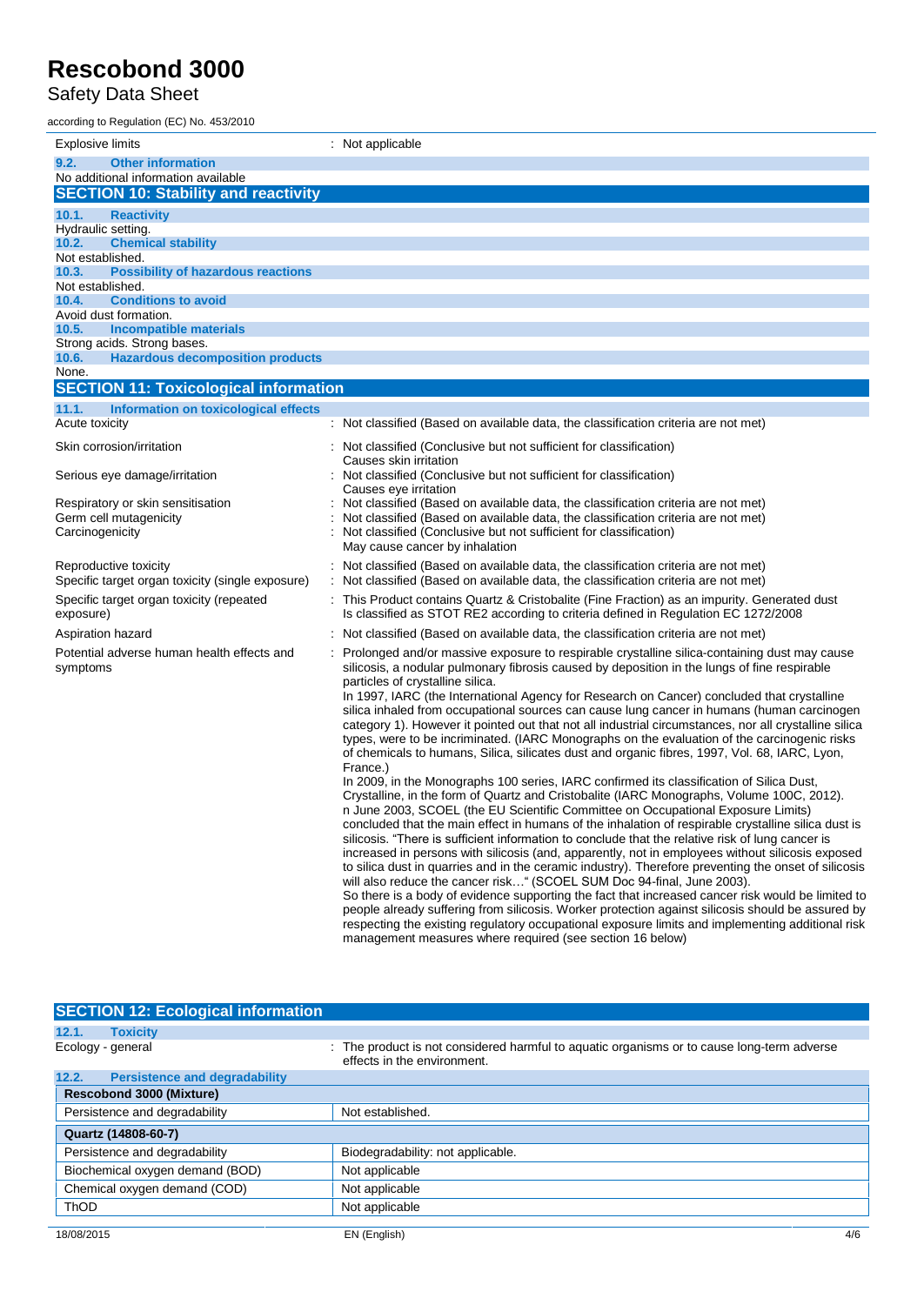Safety Data Sheet

according to Regulation (EC) No. 453/2010

| Quartz (14808-60-7)                                                                         |                                                                                                |  |
|---------------------------------------------------------------------------------------------|------------------------------------------------------------------------------------------------|--|
| BOD (% of ThOD)                                                                             | Not applicable                                                                                 |  |
| 12.3.<br><b>Bioaccumulative potential</b>                                                   |                                                                                                |  |
| <b>Rescobond 3000(Mixture)</b>                                                              |                                                                                                |  |
| Bioaccumulative potential                                                                   | Not established.                                                                               |  |
| Quartz (14808-60-7)                                                                         |                                                                                                |  |
| Log Pow                                                                                     | Not applicable                                                                                 |  |
| Bioaccumulative potential                                                                   | No bioaccumulation data available.                                                             |  |
| 12.4.<br><b>Mobility in soil</b>                                                            |                                                                                                |  |
| No additional information available                                                         |                                                                                                |  |
| <b>Results of PBT and vPvB assessment</b><br>12.5.                                          |                                                                                                |  |
| No additional information available<br>12.6.<br><b>Other adverse effects</b>                |                                                                                                |  |
| Additional information                                                                      | : Avoid release to the environment                                                             |  |
| <b>SECTION 13: Disposal considerations</b>                                                  |                                                                                                |  |
| 13.1.<br><b>Waste treatment methods</b>                                                     |                                                                                                |  |
| Waste disposal recommendations                                                              | Dispose in a safe manner in accordance with local/national regulations.                        |  |
| Ecology - waste materials<br><b>SECTION 14: Transport information</b>                       | : Avoid release to the environment.                                                            |  |
| In accordance with ADR / RID / IMDG / IATA / ADN                                            |                                                                                                |  |
| 14.1.<br><b>UN number</b>                                                                   |                                                                                                |  |
| Not regulated for transport                                                                 |                                                                                                |  |
| 14.2.<br><b>UN proper shipping name</b>                                                     |                                                                                                |  |
| Proper Shipping Name (ADR)                                                                  | Not applicable                                                                                 |  |
| Proper Shipping Name (IMDG)<br>Proper Shipping Name (IATA)                                  | Not applicable<br>Not applicable                                                               |  |
| Proper Shipping Name (ADN)                                                                  | Not applicable                                                                                 |  |
| Proper Shipping Name (RID)                                                                  | Not applicable                                                                                 |  |
| 14.3.<br><b>Transport hazard class(es)</b>                                                  |                                                                                                |  |
| ADR<br>Transport hazard class(es) (ADR)                                                     | Not applicable                                                                                 |  |
| <b>IMDG</b>                                                                                 |                                                                                                |  |
| Transport hazard class(es) (IMDG)<br>IATA                                                   | Not applicable                                                                                 |  |
| Transport hazard class(es) (IATA)<br>ADN                                                    | Not applicable                                                                                 |  |
| Transport hazard class(es) (ADN)<br><b>RID</b>                                              | Not applicable                                                                                 |  |
| Transport hazard class(es) (RID)                                                            | : Not applicable                                                                               |  |
| 14.4.<br><b>Packing group</b>                                                               |                                                                                                |  |
| Packing group (ADR)<br>Packing group (IMDG)                                                 | Not applicable<br>Not applicable                                                               |  |
| Packing group (IATA)                                                                        | Not applicable                                                                                 |  |
| Packing group (ADN)                                                                         | : Not applicable                                                                               |  |
| Packing group (RID)                                                                         | Not applicable                                                                                 |  |
| 14.5.<br><b>Environmental hazards</b><br>Dangerous for the environment                      | : No                                                                                           |  |
| Marine pollutant                                                                            | <b>No</b>                                                                                      |  |
| Other information                                                                           | No supplementary information available                                                         |  |
| 14.6.<br><b>Special precautions for user</b><br>14.6.1.<br><b>Overland transport</b>        |                                                                                                |  |
| 14.6.2.<br><b>Transport by sea</b>                                                          |                                                                                                |  |
| 14.6.3.<br>Air transport                                                                    |                                                                                                |  |
| 14.6.4.<br><b>Inland waterway transport</b><br>Not subject to ADN                           | : No                                                                                           |  |
| 14.6.5. Rail transport                                                                      |                                                                                                |  |
| Carriage prohibited (RID)                                                                   | : No                                                                                           |  |
| 14.7.<br>Transport in bulk according to Annex II of MARPOL 73/78 and the IBC Code           |                                                                                                |  |
| Not applicable<br><b>SECTION 15: Regulatory information</b>                                 |                                                                                                |  |
| 15.1.<br>15.1.1.<br><b>EU-Regulations</b>                                                   | Safety, health and environmental regulations/legislation specific for the substance or mixture |  |
| Contains no substances with Annex XVII restrictions                                         |                                                                                                |  |
| Rescobond 3000 is not on the REACH Candidate List                                           |                                                                                                |  |
| Contains no substance on the REACH candidate list<br>Contains no REACH Annex XIV substances |                                                                                                |  |
| <b>National regulations</b><br>15.1.2.                                                      |                                                                                                |  |
| No additional information available                                                         |                                                                                                |  |